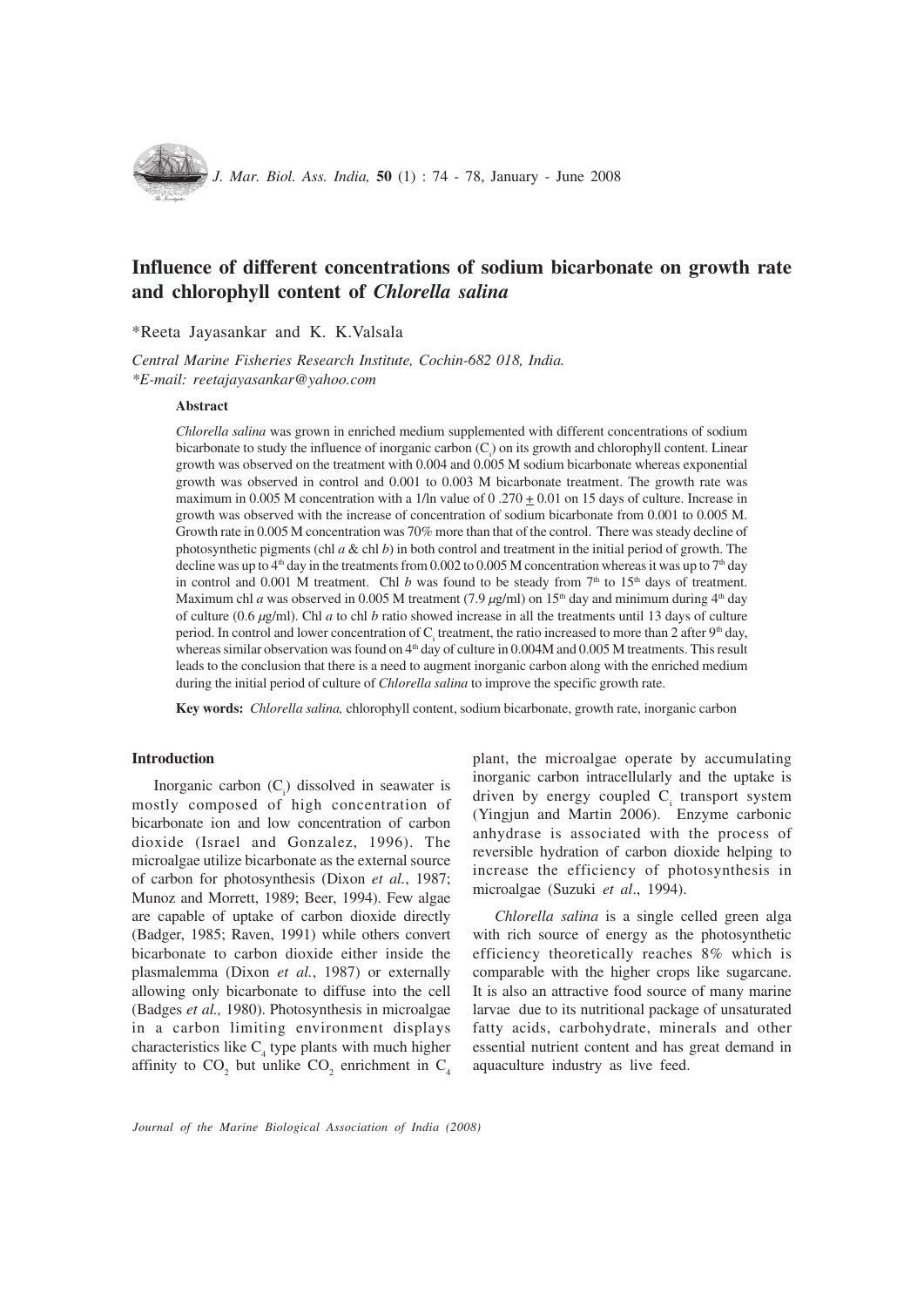#### Material and methods

Approximately 100 ml of Chlorella was concentrated by centrifugation and then diluted to 4 ml with sterilized seawater. Five hundred microlitre of the samples were added to each flask containing 300 ml of seawater enriched with Walne's medium. Sodium bicarbonate ranging from 0.001 to 0.005 M concentration was added to different flasks. Duplicate was maintained in each treatment. Enriched medium without sodium bicarbonate was considered as control. After inoculation, the flasks were kept under controlled environmental conditions having light intensity of 1000 lux, temperature of 24-25<sup>o</sup>C and photoperiod of 16:8 h light and dark cycle. The growth rate was expressed in percentage of transmittance by measuring the turbidity at three different wavelength of light in blue, green and red region at 430, 540 and 678 nm respectively. The growth curve was drawn by taking the average value of all the transmittance and converting them to negative logarithmic value. Photosynthetic pigment was extracted after centrifuging 5 ml of the Chlorella from the enriched medium and kept overnight in 90% acetone. The solution was vortexed and again centrifuged at 10,000 rpm in Hitachi refrigerated centrifuge at 40 C. Optical density of the supernatant was measured at 630, 645 and 663 nm. Estimations of Chl  $a$  and Chl  $b$  were carried out by following standard procedure (Jeffrey and Humphrey, 1975). Two replications were taken for each treatment on  $2<sup>nd</sup>$ ,  $4<sup>th</sup>$ ,  $7<sup>th</sup>$ ,  $9<sup>th</sup>$ ,  $13<sup>th</sup>$  and  $15<sup>th</sup>$  days of culture. Data were analyzed by Analysis of Variance using SYSTAT 7.0 and the results were interpreted statistically.

# Results

There was a steady increase in the growth of Chlorella from  $2<sup>nd</sup>$  to  $15<sup>th</sup>$  day of culture in both control and treatment as observed in the turbidity study expressed in the negative logarithmic of the rate of transmittance (Fig.1). The growth was found to be the lowest in the control and was higher with high carbon concentration. There was no marked difference in the growth in all the treatments up to 4 days of inoculation. From the  $7<sup>th</sup>$  day onwards, the growth showed linear progress in the treatment



Fig. 1.Growth rate of Chlorella salina treated with different concentrations of sodium bicarbonate

supplemented with high concentration of  $C_i$ . At 0.005 M enrichment a linear progress of growth was observed rather than a sigmoid curve. In control and treatments from 0.001 to 0.003 M concentration, the steady state growth occurred on 9<sup>th</sup> day of culture whereas under the treatment of 0.004 and 0.005 M the growth increased until 15th day of culture. There was significant variation in growth  $(p<0.01)$  between treatment and the control with a maximum negative logarithmic value of transmittance of 0.270 at 0.005 M and minimum of 0.218 in controlled condition (Fig. 1).

It was observed that both chl  $a$  and chl  $b$ declined immediately after the inoculation and persisted until  $7<sup>th</sup>$  day of culture period in the control and in 0.001 M sodium bicarbonate whereas in other treatments the decline was only until 4<sup>th</sup> day of inoculation. Subsequently it increased. Sharp increase of chl a was found in the treatment with 0.005 M followed by 0.004 M sodium bicarbonate till 15 days of culture period whereas a steady state was observed in other treatments and also in the control after  $9<sup>th</sup>$  day of culture. Significant variation was observed among the treatments and in control with a maximum chl a content in treatment with 0.005 M concentration on  $15<sup>th</sup>$  day of culture (7.9  $\mu$ g/ml) and minimum in control on  $4<sup>th</sup>$  day of culture (Fig. 2). On  $2<sup>nd</sup>$  day after inoculation, the maximum chlorophyll content was found in the control followed by treatment with lower concentration (0.001 M), which reduced in higher concentration of bicarbonate and was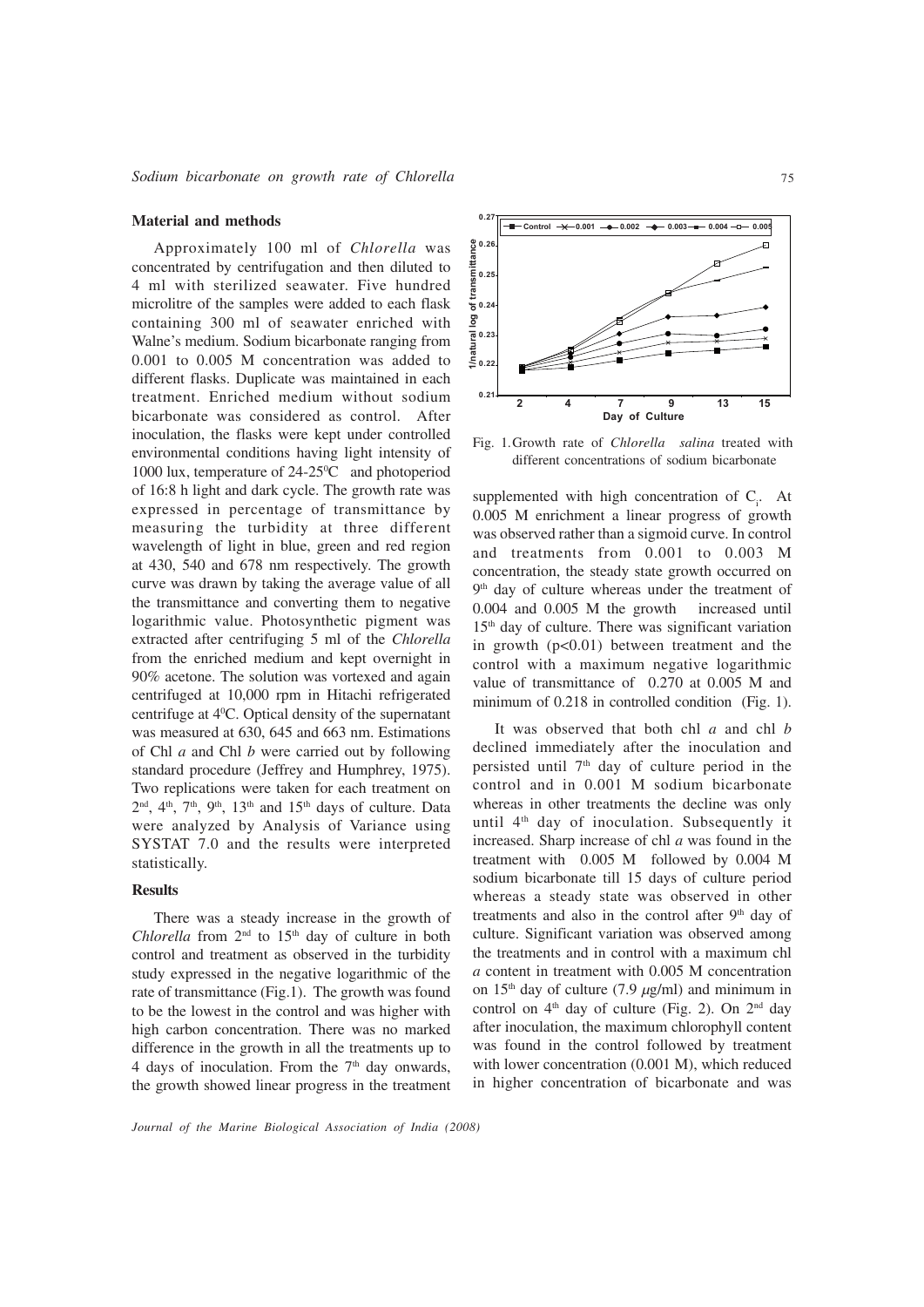

Fig. 2.Chlorophyll a content of Chlorella salina treated with different concentrations of sodium bicarbonate

lowest in 0.005 M concentration. Thus the lowest chl a content was observed in the 0.005 M treatment on  $4<sup>th</sup>$  day after inoculation. But in the control the decline persisted for 7 days. There was not much significant variation in chl a content among the treatments but the variation was significant in different days of culture period  $(p<0.01)$ .

Chl *b* also showed a similar trend with an initial decline until  $4<sup>th</sup>$  and  $7<sup>th</sup>$  day but there was not much difference in the subsequent days. Among the treatments the chl  $b$  was higher in higher concentration (0.005 M). Significant variation was observed in chl b among the treatments and control (Fig. 3) and between different days of culture period  $(p<0.01)$ .



Fig. 3.Chlorophyll b content of Chlorella salina treated with different concentrations of sodium bicarbonate

The Chl a/b ratio sharply increased in the control and low concentration of sodium bicarbonate (0.001 M) from  $7<sup>th</sup>$  to  $13<sup>th</sup>$  day of inoculation, but declined subsequently. In the treatment with 0.004 and 0.005 M concentration, the ratio sharply increased on  $4<sup>th</sup>$  day followed by a decline on  $7<sup>th</sup>$  day. From  $9<sup>th</sup>$  to  $13<sup>th</sup>$  day it increased marginally and then declined on  $15<sup>th</sup>$  day. It was observed that the ratio of chl a/chl b showed a declining trend in all the treatments on  $15<sup>th</sup>$  day (Fig. 4). In all the other treatments excluding the control, the ratio increased until  $15<sup>th</sup>$  day of culture with a maximum value on  $13<sup>th</sup>$  day. Significant difference was observed between the treatments and between the days of culture  $(p<0.01)$ .



Fig. 4.Chl a/chl b ratio of Chlorella salina subjected to different treatment of sodium bicarbonate

While comparing the growth with control, it was observed that there was 5 to 70% increase in growth in all the treatments with the highest value in 0.005 M concentration of sodium bicarbonate in 15 days of culture period.

## Discussion

Growth rate of microalgal population is a measure of increase in biomass over time and is determined from the exponential phase. The duration of the exponential phase depends upon the size of the inoculums, their growth rate, culture condition and the enriched medium where it grows. The growth of microalgae not only depends on the temperature, light and nutrient availability, but also has a direct impact on the available carbon in the culture medium. The carbon to chlorophyll ratio is a sensitive indicator of the physiological state of microalgae (Geider, 1987). In the present experiment on growth, the pigment constituents were taken as the indicator of the physiology of microalgae influenced by inorganic carbon. It is reported that at low cell density, the addition of inorganic carbon will reduce the pH thereby reducing the growth in the initial phase of inoculation (Geider, 1987). Similar observation was made in the present experiment as the cell density

Journal of the Marine Biological Association of India (2008)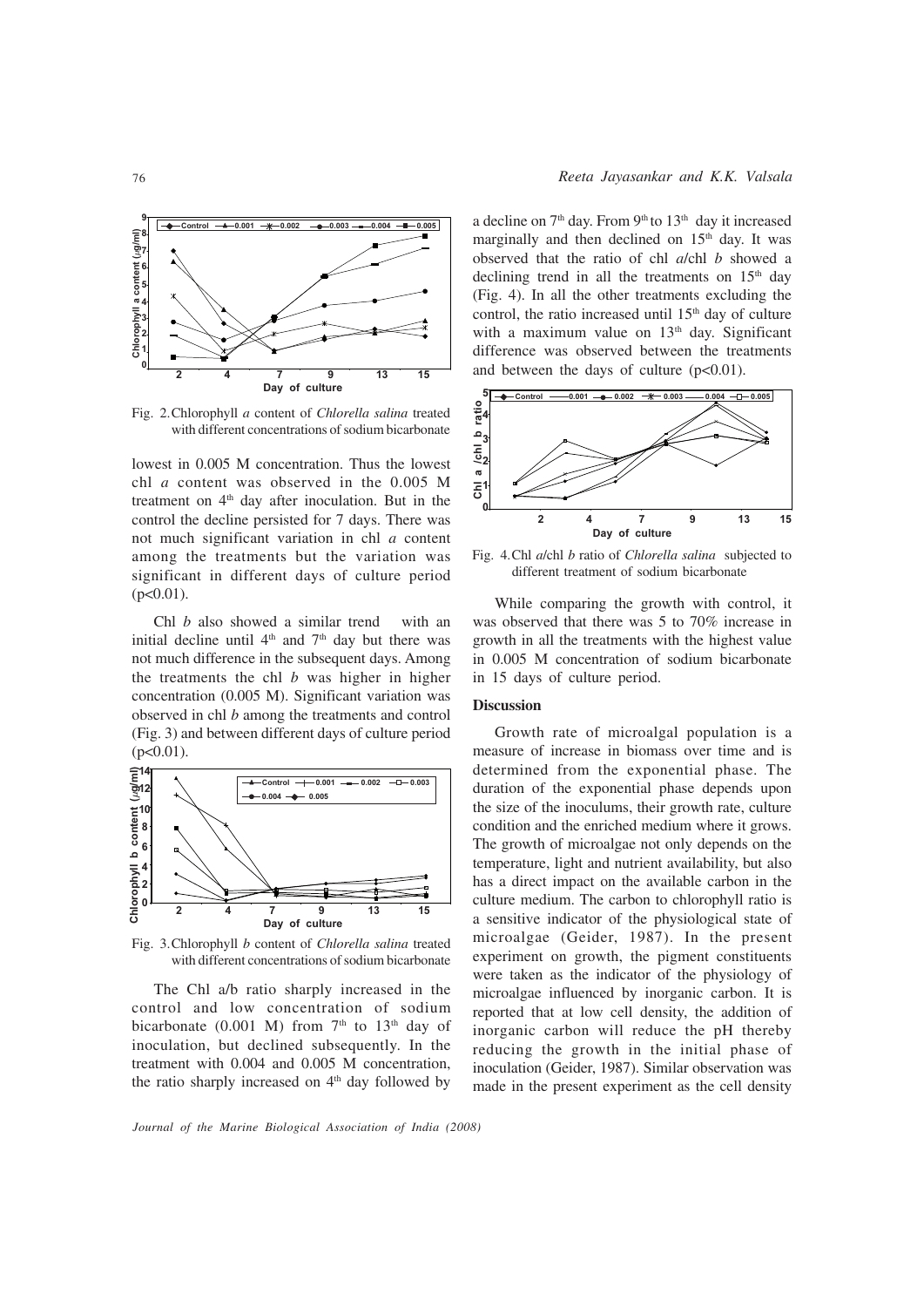was very low  $(88 \times 10^4 \text{ cells})$  when diluted to 300 ml of culture medium with a concentration of less than 1500 cells/ml. This could have influenced a change in the pH and lowered the pigment concentration in higher  $C<sub>i</sub>$  enrichment in the initial period.

Pesheva et al. (1994) observed that the growth of the marine microalga, Chlorococcum littorale suppressed for the first 3-4 days after inoculation with medium supplemented with 40% carbon dioxide. However logarithmic growth was observed after that period. According to them, the growth rate was influenced by the suppression of PSII activity whereas the PSI activity increased (Iwasaki and Miyachi, 1996). Increase of PSI/PSII ratio will support the energy supply for ATP synthesis through cyclic photophosphorylation. Pronina et al. (1993) also observed photosynthesis by increasing the concentration of carbon dioxide with intracellular acidification. Similar observation was made in the present experiment. Increase in biomass was due to linear growth than exponential growth with respect to time and is directly proportional to the input of carbon dioxide as observed in the treatment with 0.004 and 0.005 M carbon dioxide.

Carbon to chlorophyll ratio is also a sensitive indicator of the physiological state of microalgae (Geider, 1987). With constant supply of light and temperature, there is a linear relationship between carbon input and chlorophyll content. Similar result was obtained in the present experiment where the chl a content showed a linear increase at 0.005 and 0.004 M concentration of sodium bicarbonate.

Photosynthetic pigments in green algae constitute mostly chl  $a$  and chl  $b$ . The physiological condition of microalgae can immediately influence the pigment constituents. The ratio between chlorophyll  $a$  and chlorophyll  $b$  indicate the physiological status of the microalgae. In the present experiment, an immediate decline of chl a and chl  $b$  in all the treatments including control was found, which may explain the change in pH while acclimatizing the plant to new enriched medium .The decline was more in control and 0.001M treatment of sodium bicarbonate and persisted until  $7<sup>th</sup>$  day of culture. The decline was less as the concentration of sodium bicarbonate increased. According to Shiraiwa et al. (1993), there are several microalgae, which have  $CO<sub>2</sub>$ concentration systems that maintain pH balance intracellularly and generally increase pH extracellularly. Chlorella salina showed direct interaction with inorganic carbon by increasing the growth rate and the reduction in chlorophyll pigments from 0.002 M to 0.005 M sodium bicarbonate treatment. This might be due to the neutralization of the plant to overcome the change in pH extracellularly for at least 4 days to overcome the intracellular changes of pH.

Israel and Gonzalez (1996) reported that enriched medium led to decline in pH with the formation of carbonic acid due to extracellular carbonic anhydrase. Ion of sodium bicarbonate may not be able to neutralize it. Similar observations were made in the present experiment. The ratio of chl  $a$ /chl  $b$  showed a very low value for the control and the treatment with 0.001 M sodium bicarbonate corresponding to high concentration of chl  $a$  and chl  $b$ . This increase of chlorophyll did not influence the growth considerably. Further there was significant difference in growth in different treatments with control. Perhaps there was carbon limitation while culturing Chlorella salina in control and with low carbon input. Perceptible changes in growth were observed in all the treatments after 4 days of inoculation. Thus input of carbon intermittently along with enrichment of seawater will enhance the growth to a greater extent in situations of carbon limitation.

#### References

- Badger, M. R. 1985. The fluxes of Inorganic carbon species during photosynthesis in cyanobacteria with particular reference to Synechococcus sp. In: W. J. Lucas and J. Berry. (Eds.) Inorganic carbon uptake by aquatic photosynthetic organisms. Am. Soc. Plant Physiol., Rockville, MD, p. 39-52.
- Badger, M. R., A. Kaplan and J. A. Berry. 1980. Internal inorganic carbon pool of Chlamydomonas reinhardtii: evidence for a carbon dioxide concentrating mechanism. Plant Physiol., 66: 407-413
- Beer, S. 1994. Mechanisms of inorganic carbon acquisition in marine macroalgae (with special reference to the chlorophyta). In: D. J. Chapman and F. Round (Eds.)

Journal of the Marine Biological Association of India (2008)